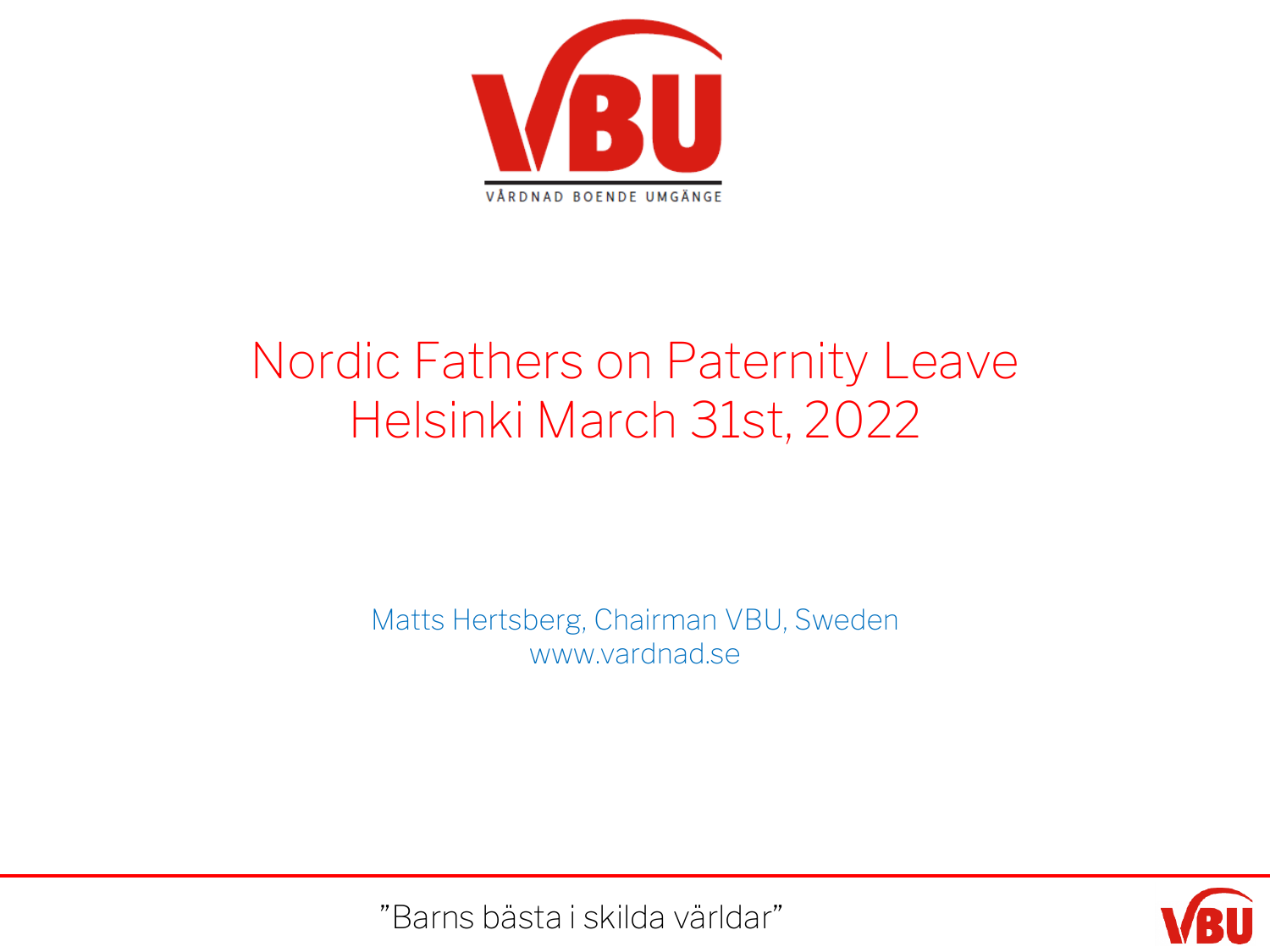## **Swedish parental leave (föräldraförsäkring)**

- **Introduced as late as 1974.** Parents were paid to stay at home with their children for the first time. In the first year fathers took less than one percent.
- **Today the total is 480 days – still a world record!** 
	- 240 days for each parents at approx 80 % of income (except 45 days each at minimum level)
	- One parent can transfer his or her days to the other parent but for 90 days
- **In 2021 men took 30 %** of total parental leave
- Parental leave can only be taken by a **custodian –** very discriminatory

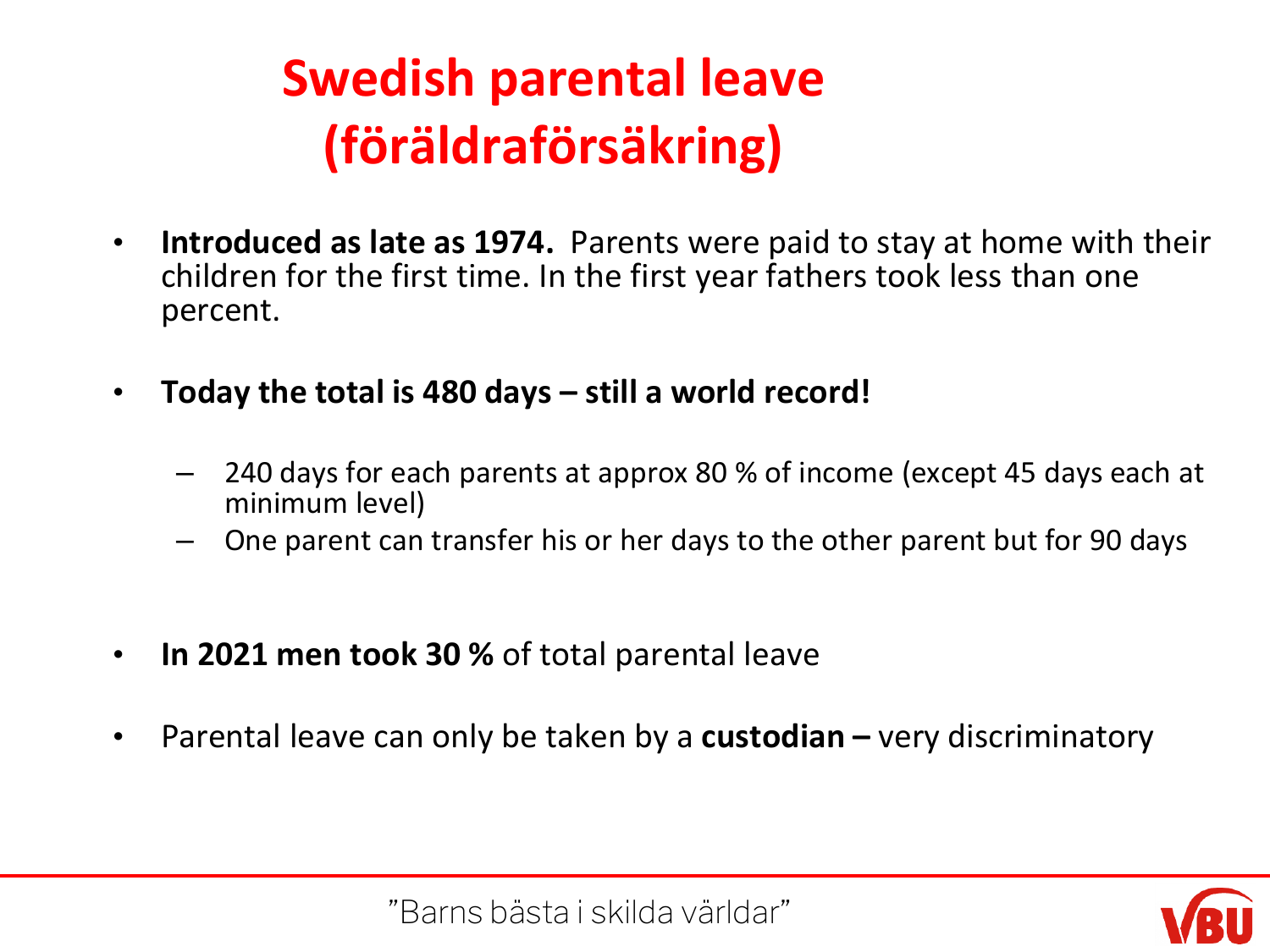## **Caring for sick child (VAB)**

- Up to **120 days** a year until the child is 12
- Just below 80 % of income with a cap
- Men took **40 %** in 2021 (compared to 30 % of parental leave)

**Despite the fact that fathers stay at home much less than mothers, the fact that they due has been a huge driver of equality between the parents to the benefit of children and families**

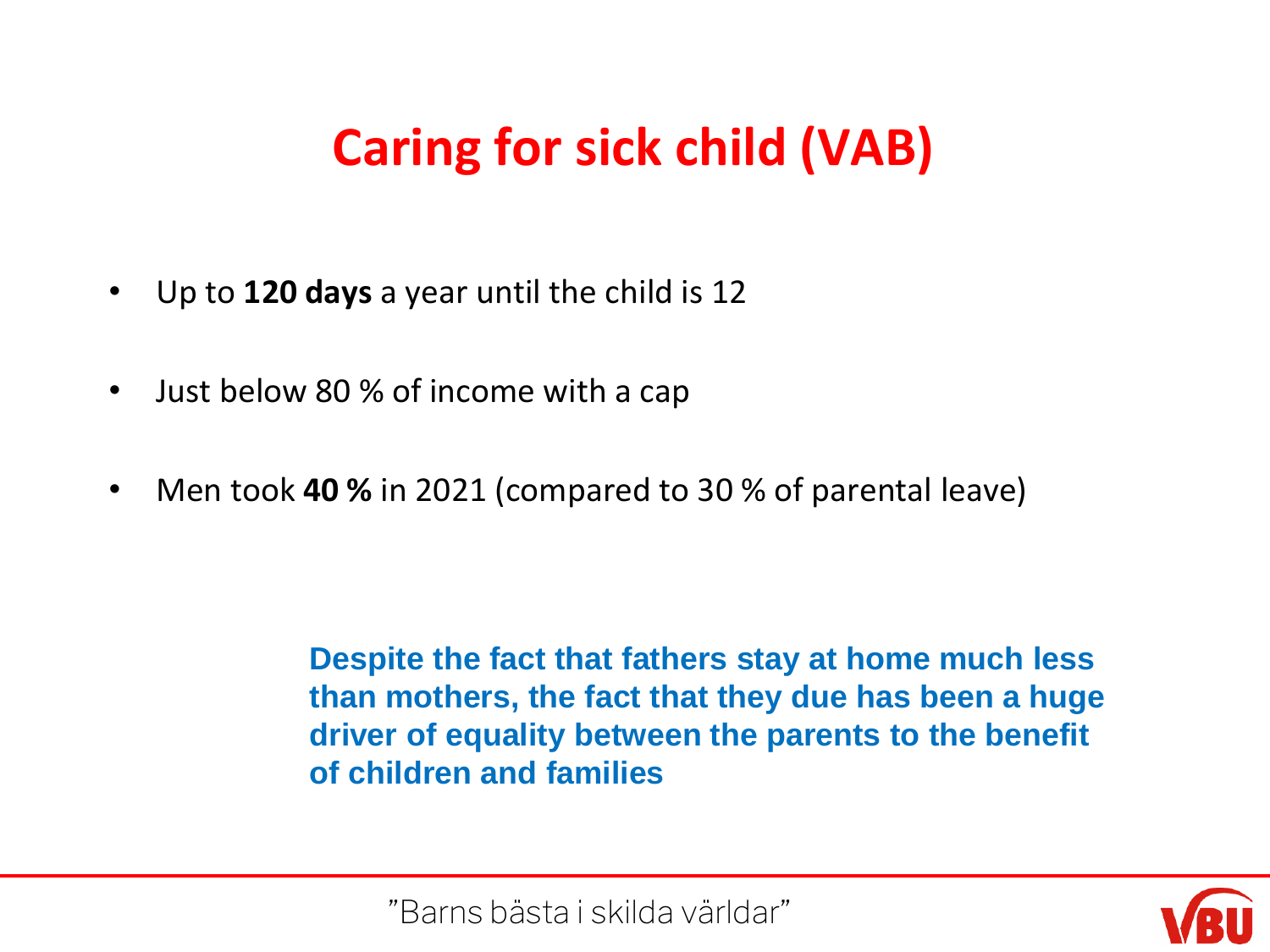## **Way forward for parental leave**

• **Increase the part that cannot be tranferred to other parent**

and/or

• **Split 50/50 if parents cannot agree**

**Shared Parenting needs to be recognized as the norm. All evidence points in this direction**.